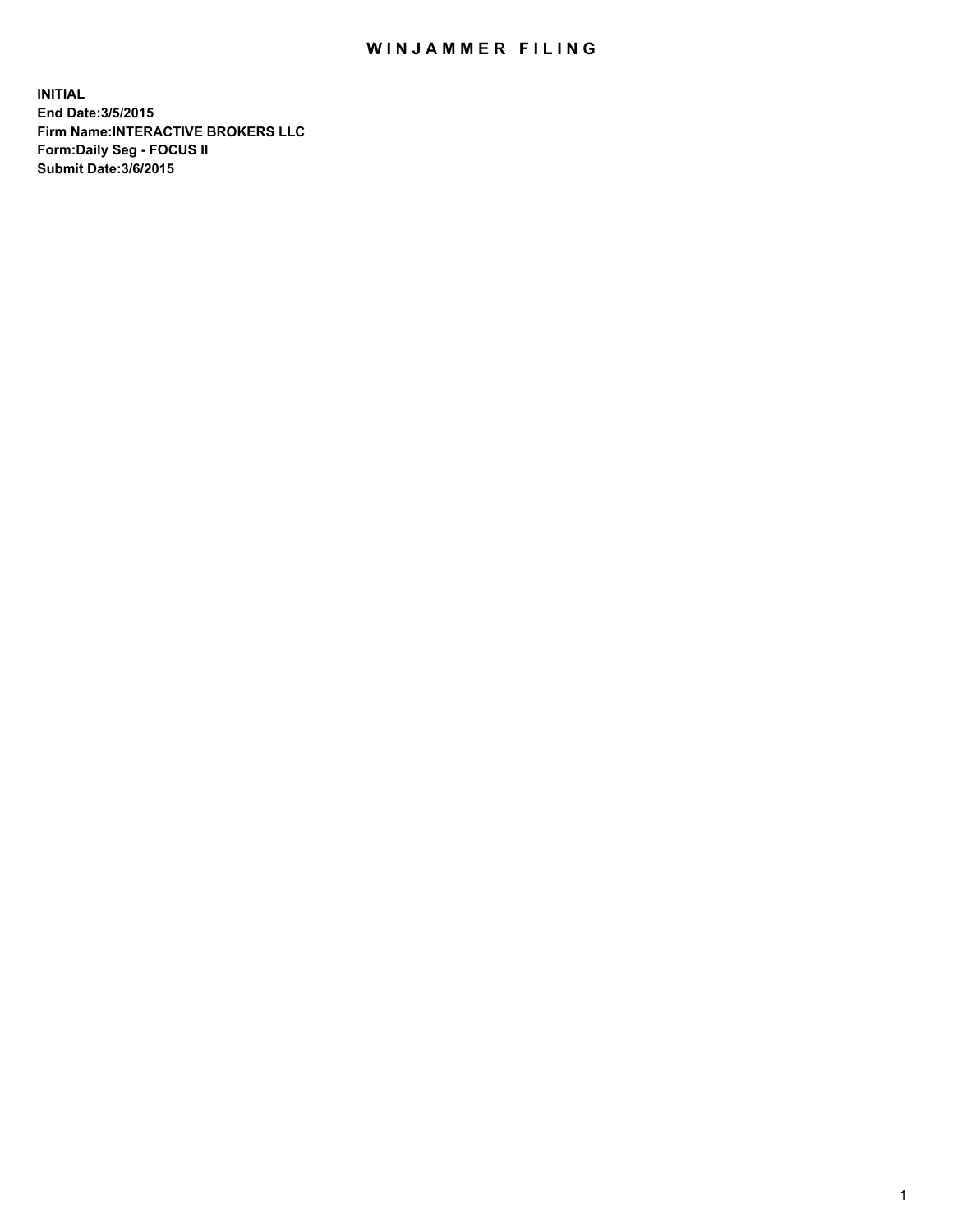## **INITIAL End Date:3/5/2015 Firm Name:INTERACTIVE BROKERS LLC Form:Daily Seg - FOCUS II Submit Date:3/6/2015 Daily Segregation - Cover Page**

| Name of Company                                                                   | <b>INTERACTIVE BROKERS LLC</b> |
|-----------------------------------------------------------------------------------|--------------------------------|
| <b>Contact Name</b>                                                               | <b>Michael Ellman</b>          |
| <b>Contact Phone Number</b>                                                       | 203-422-8926                   |
| <b>Contact Email Address</b>                                                      | mellman@interactivebrokers.co  |
|                                                                                   | $\underline{\mathbf{m}}$       |
|                                                                                   |                                |
| FCM's Customer Segregated Funds Residual Interest Target (choose one):            |                                |
| a. Minimum dollar amount: ; or                                                    | $\overline{\mathbf{0}}$        |
| b. Minimum percentage of customer segregated funds required:% ; or                | 0                              |
| c. Dollar amount range between: and; or                                           | 155,000,000 245,000,000        |
| d. Percentage range of customer segregated funds required between:% and%.         | 00                             |
| FCM's Customer Secured Amount Funds Residual Interest Target (choose one):        |                                |
| a. Minimum dollar amount: ; or                                                    | $\overline{\mathbf{0}}$        |
| b. Minimum percentage of customer secured funds required:% ; or                   | 0                              |
| c. Dollar amount range between: and; or                                           | 80,000,000 120,000,000         |
| d. Percentage range of customer secured funds required between:% and%.            | 00                             |
|                                                                                   |                                |
| FCM's Cleared Swaps Customer Collateral Residual Interest Target (choose one):    |                                |
| a. Minimum dollar amount: ; or                                                    | $\overline{\mathbf{0}}$        |
| b. Minimum percentage of cleared swaps customer collateral required:% ; or        | $\overline{\mathbf{0}}$        |
| c. Dollar amount range between: and; or                                           | 0 <sub>0</sub>                 |
| d. Percentage range of cleared swaps customer collateral required between:% and%. | 0 <sub>0</sub>                 |
|                                                                                   |                                |
| Current ANC:on                                                                    | 2,416,968,594 05-MAR-2015      |
| <b>Broker Dealer Minimum</b>                                                      | 264,267,419                    |
| Debit/Deficit - CustomersCurrent AmountGross Amount                               |                                |
| Domestic Debit/Deficit                                                            | 5,086,746                      |
| Foreign Debit/Deficit                                                             | 6,820,024 0                    |
| Debit/Deficit - Non CustomersCurrent AmountGross Amount                           |                                |
| Domestic Debit/Deficit                                                            | 0 <sub>0</sub>                 |
| Foreign Debit/Deficit                                                             | 0 <sub>0</sub>                 |
| Proprietary Profit/Loss                                                           |                                |
| Domestic Profit/Loss                                                              | $\overline{\mathbf{0}}$        |
| Foreign Profit/Loss                                                               | $\underline{\mathbf{0}}$       |
| Proprietary Open Trade Equity                                                     |                                |
| Domestic OTE                                                                      | 47,451,826                     |
| Foreign OTE                                                                       | <u>0</u>                       |
| <b>SPAN</b>                                                                       |                                |
| <b>Customer SPAN Calculation</b>                                                  | 1,287,652,126                  |
| Non-Customer SPAN Calcualation                                                    | 20,730,251                     |
| Proprietary Capital Charges                                                       | 9,592,917                      |
| Minimum Dollar Amount Requirement                                                 | 20,000,000 [7465]              |
| Other NFA Dollar Amount Requirement                                               | 22,205,236 [7475]              |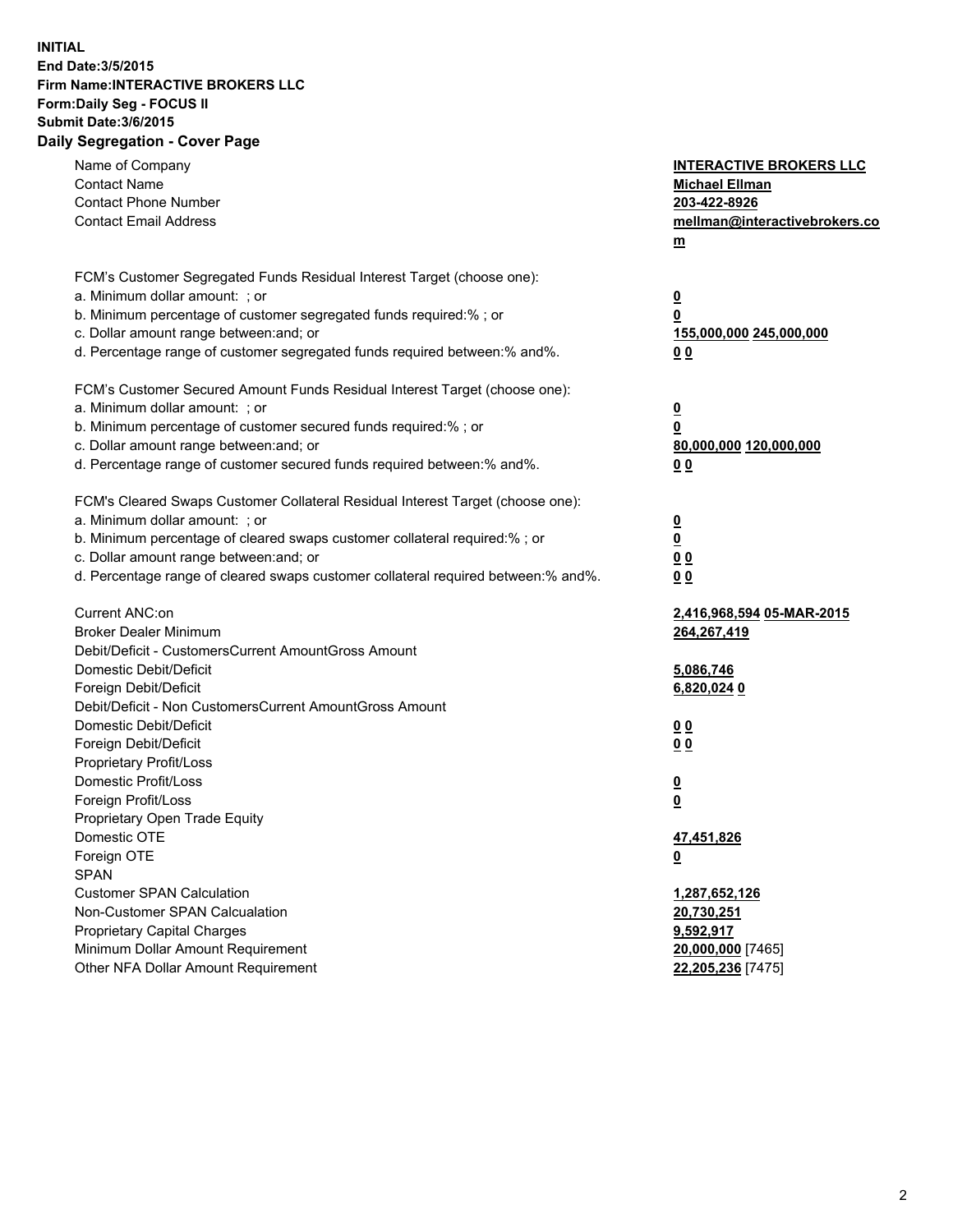## **INITIAL End Date:3/5/2015 Firm Name:INTERACTIVE BROKERS LLC Form:Daily Seg - FOCUS II Submit Date:3/6/2015 Daily Segregation - Secured Amounts**

|     | Foreign Futures and Foreign Options Secured Amounts                                                        |                                                |
|-----|------------------------------------------------------------------------------------------------------------|------------------------------------------------|
|     | Amount required to be set aside pursuant to law, rule or regulation of a foreign                           | $0$ [7305]                                     |
|     | government or a rule of a self-regulatory organization authorized thereunder                               |                                                |
| 1.  | Net ledger balance - Foreign Futures and Foreign Option Trading - All Customers                            |                                                |
|     | A. Cash                                                                                                    | 409,814,212 [7315]                             |
|     | B. Securities (at market)                                                                                  | $0$ [7317]                                     |
| 2.  | Net unrealized profit (loss) in open futures contracts traded on a foreign board of trade                  | <b>6,636,690</b> [7325]                        |
| 3.  | Exchange traded options                                                                                    |                                                |
|     | a. Market value of open option contracts purchased on a foreign board of trade                             | 57,029 [7335]                                  |
|     | b. Market value of open contracts granted (sold) on a foreign board of trade                               | <u>-49,889</u> [7337]                          |
| 4.  | Net equity (deficit) (add lines 1.2. and 3.)                                                               | 403,184,662 [7345]                             |
| 5.  | Account liquidating to a deficit and account with a debit balances - gross amount                          | 6,820,024 [7351]                               |
|     | Less: amount offset by customer owned securities                                                           | 0 [7352] 6,820,024 [7354]                      |
| 6.  | Amount required to be set aside as the secured amount - Net Liquidating Equity                             | 410,004,686 [7355]                             |
|     | Method (add lines 4 and 5)                                                                                 |                                                |
| 7.  | Greater of amount required to be set aside pursuant to foreign jurisdiction (above) or line                | 410,004,686 [7360]                             |
|     | 6.                                                                                                         |                                                |
|     | FUNDS DEPOSITED IN SEPARATE REGULATION 30.7 ACCOUNTS                                                       |                                                |
| 1.  | Cash in banks                                                                                              |                                                |
|     | A. Banks located in the United States                                                                      | 392,410,771 [7500]                             |
|     | B. Other banks qualified under Regulation 30.7                                                             | 0 [7520] 392,410,771 [7530]                    |
| 2.  | Securities                                                                                                 |                                                |
|     | A. In safekeeping with banks located in the United States                                                  | $Q$ [7540]                                     |
|     | B. In safekeeping with other banks qualified under Regulation 30.7                                         | 0 [7560] 0 [7570]                              |
| 3.  | Equities with registered futures commission merchants                                                      |                                                |
|     | A. Cash                                                                                                    | $0$ [7580]                                     |
|     | <b>B.</b> Securities                                                                                       | $0$ [7590]                                     |
|     | C. Unrealized gain (loss) on open futures contracts                                                        | $0$ [7600]                                     |
|     | D. Value of long option contracts                                                                          | $0$ [7610]                                     |
|     | E. Value of short option contracts                                                                         | 0 [7615] 0 [7620]                              |
| 4.  | Amounts held by clearing organizations of foreign boards of trade                                          |                                                |
|     | A. Cash                                                                                                    | $0$ [7640]                                     |
|     | <b>B.</b> Securities                                                                                       | $0$ [7650]                                     |
|     | C. Amount due to (from) clearing organization - daily variation                                            |                                                |
|     | D. Value of long option contracts                                                                          | $0$ [7660]                                     |
|     |                                                                                                            | $0$ [7670]                                     |
| 5.  | E. Value of short option contracts                                                                         | 0 [7675] 0 [7680]                              |
|     | Amounts held by members of foreign boards of trade                                                         |                                                |
|     | A. Cash                                                                                                    | 138,459,394 [7700]                             |
|     | <b>B.</b> Securities                                                                                       | $0$ [7710]                                     |
|     | C. Unrealized gain (loss) on open futures contracts                                                        | -21,563,106 [7720]                             |
|     | D. Value of long option contracts                                                                          | 57,030 [7730]                                  |
|     | E. Value of short option contracts                                                                         | <mark>-49,890</mark> [7735] 116,903,428 [7740] |
| 6.  | Amounts with other depositories designated by a foreign board of trade                                     | $0$ [7760]                                     |
| 7.  | Segregated funds on hand                                                                                   | $0$ [7765]                                     |
| 8.  | Total funds in separate section 30.7 accounts                                                              | 509,314,199 [7770]                             |
| 9.  | Excess (deficiency) Set Aside for Secured Amount (subtract line 7 Secured Statement<br>Page 1 from Line 8) | 99,309,513 [7380]                              |
| 10. | Management Target Amount for Excess funds in separate section 30.7 accounts                                | 80,000,000 [7780]                              |
| 11. | Excess (deficiency) funds in separate 30.7 accounts over (under) Management Target                         | 19,309,513 [7785]                              |
|     |                                                                                                            |                                                |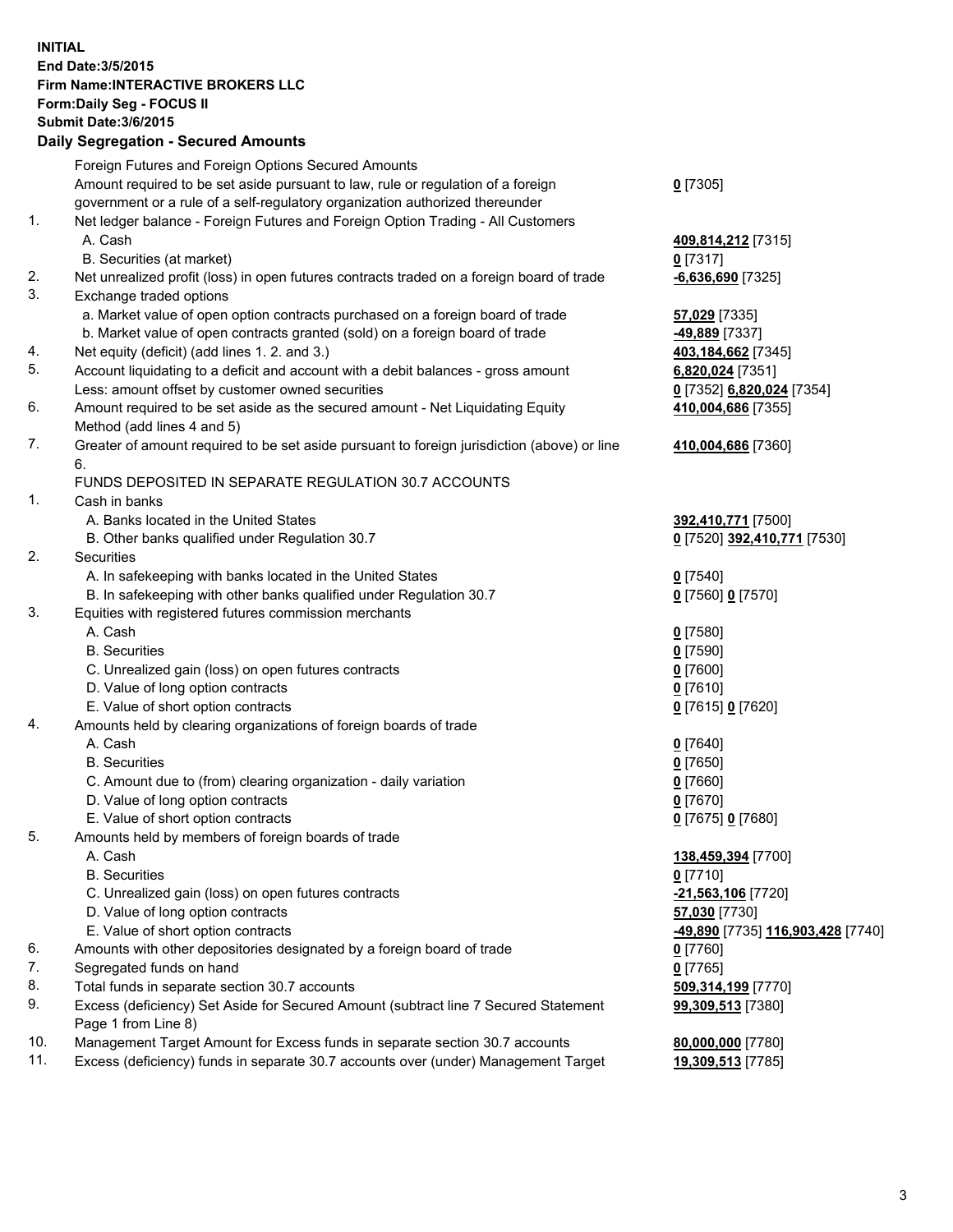**INITIAL End Date:3/5/2015 Firm Name:INTERACTIVE BROKERS LLC Form:Daily Seg - FOCUS II Submit Date:3/6/2015 Daily Segregation - Segregation Statement** SEGREGATION REQUIREMENTS(Section 4d(2) of the CEAct) 1. Net ledger balance A. Cash **2,602,210,260** [7010] B. Securities (at market) **0** [7020] 2. Net unrealized profit (loss) in open futures contracts traded on a contract market **-14,560,872** [7030] 3. Exchange traded options A. Add market value of open option contracts purchased on a contract market **127,219,829** [7032] B. Deduct market value of open option contracts granted (sold) on a contract market **-169,372,346** [7033] 4. Net equity (deficit) (add lines 1, 2 and 3) **2,545,496,871** [7040] 5. Accounts liquidating to a deficit and accounts with debit balances - gross amount **5,086,746** [7045] Less: amount offset by customer securities **0** [7047] **5,086,746** [7050] 6. Amount required to be segregated (add lines 4 and 5) **2,550,583,617** [7060] FUNDS IN SEGREGATED ACCOUNTS 7. Deposited in segregated funds bank accounts A. Cash **413,678,245** [7070] B. Securities representing investments of customers' funds (at market) **1,360,008,542** [7080] C. Securities held for particular customers or option customers in lieu of cash (at market) **0** [7090] 8. Margins on deposit with derivatives clearing organizations of contract markets A. Cash **23,444,733** [7100] B. Securities representing investments of customers' funds (at market) **107,288,147** [7110] C. Securities held for particular customers or option customers in lieu of cash (at market) **0** [7120] 9. Net settlement from (to) derivatives clearing organizations of contract markets **4,397,614** [7130] 10. Exchange traded options A. Value of open long option contracts **1,959,577** [7132] B. Value of open short option contracts **-14,846,567** [7133] 11. Net equities with other FCMs A. Net liquidating equity **-22,616,260** [7140] B. Securities representing investments of customers' funds (at market) **903,077,982** [7160] C. Securities held for particular customers or option customers in lieu of cash (at market) **0** [7170] 12. Segregated funds on hand **0** [7150] 13. Total amount in segregation (add lines 7 through 12) **2,776,392,013** [7180] 14. Excess (deficiency) funds in segregation (subtract line 6 from line 13) **225,808,396** [7190] 15. Management Target Amount for Excess funds in segregation **155,000,000** [7194]

16. Excess (deficiency) funds in segregation over (under) Management Target Amount Excess

**70,808,396** [7198]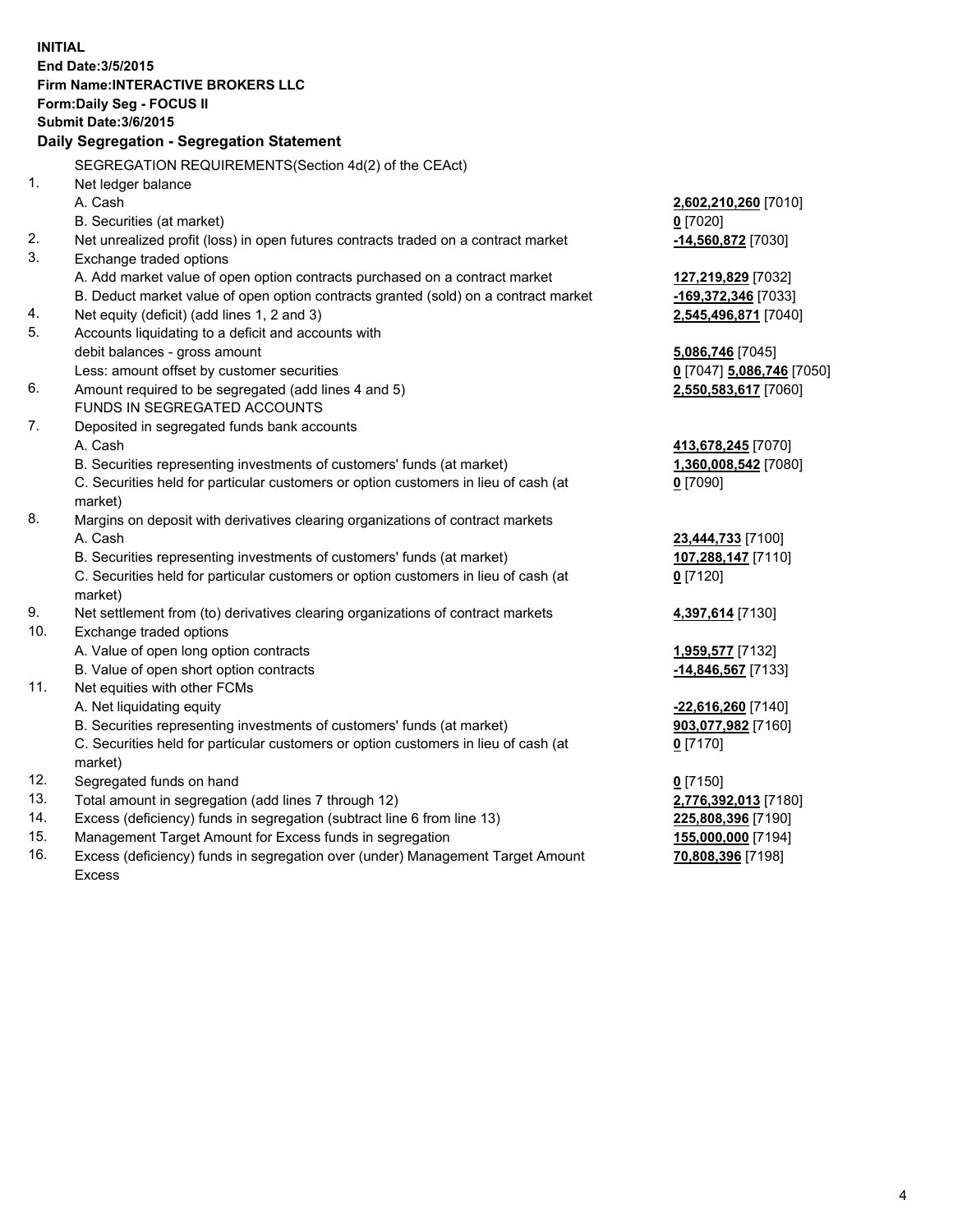## **INITIAL End Date:3/5/2015 Firm Name:INTERACTIVE BROKERS LLC Form:Daily Seg - FOCUS II Submit Date:3/6/2015 Daily Segregation - Supplemental**

| $\overline{\phantom{a}}$ | Total gross margin deficiencies - Segregated Funds Origin                              | 417 [9100] |
|--------------------------|----------------------------------------------------------------------------------------|------------|
| $\blacksquare$           | Total gross margin deficiencies - Secured Funds Origin                                 | $0$ [9101] |
| $\blacksquare$           | Total gross margin deficiencies - Cleared Swaps Customer Collateral Funds Origin       | 0 [9102]   |
| $\blacksquare$           | Total gross margin deficiencies - Noncustomer and Proprietary Accounts Origin          | 0 [9103]   |
| $\blacksquare$           | Total number of accounts contributing to total gross margin deficiencies - Segregated  | 1 [9104]   |
|                          | <b>Funds Origin</b>                                                                    |            |
| Ξ.                       | Total number of accounts contributing to total gross margin deficiencies - Secured     | $0$ [9105] |
|                          | <b>Funds Origin</b>                                                                    |            |
| ۰                        | Total number of accounts contributing to the total gross margin deficiencies - Cleared | $0$ [9106] |
|                          | Swaps Customer Collateral Funds Origin                                                 |            |
| -                        | Total number of accounts contributing to the total gross margin deficiencies -         | $0$ [9107] |
|                          | Noncustomer and Proprietary Accounts Origin                                            |            |
| ۰                        | Upload a copy of the firm's daily margin report the FCM uses to issue margin calls     |            |
|                          | which corresponds with the reporting date.                                             |            |

03.05.2015 Commodity Margin Deficiency Report.xls